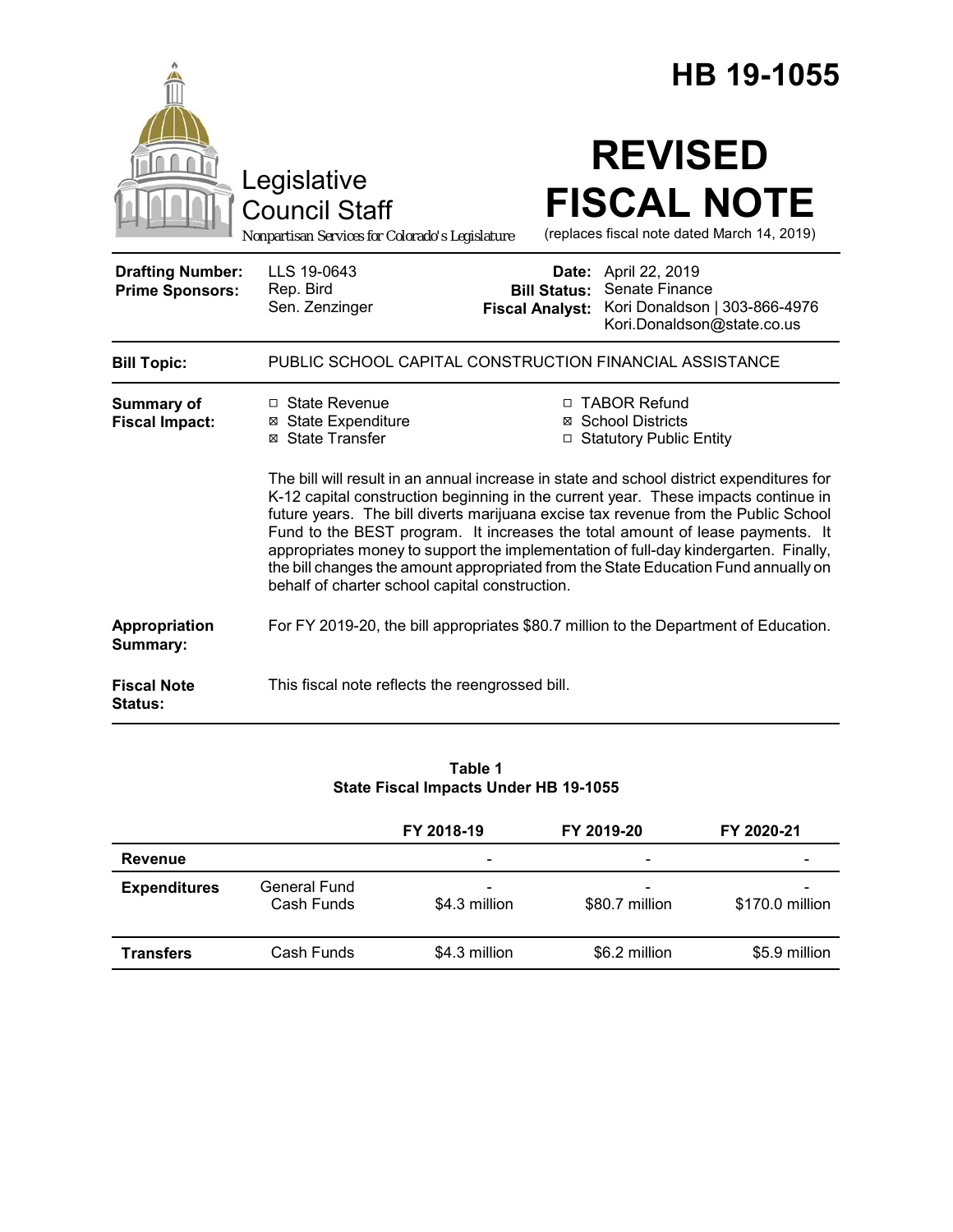April 22, 2019

# **Summary of Legislation**

**Lease payments.** Under the Building Excellent Schools Today (BEST) program, the State Treasurer may enter into lease-purchase agreements for public school capital construction projects. The maximum total annual amount of lease payments payable under these agreements may not exceed \$100 million in a fiscal year. The bill establishes the following incremental increase on lease payments:

- \$105 million in FY 2019-20; and
- \$110 million in FY 2020-21 and thereafter.

**BEST cash grants.** The bill increases the FY 2019-20 appropriation and establishes a FY 2020-21 appropriation from the assistance program to the Department of Education for the BEST cash grant program.

**Retail marijuana excise tax.** Current law provides that the greater of \$40 million or 90 percent of retail marijuana excise tax revenue annually collected is transferred to the Public School Capital Construction Assistance Fund (assistance fund) to support the BEST program and the remainder of the revenue is transferred to the Public School Fund. Beginning in FY 2019-20, the bill requires all retail marijuana excise tax revenue to be transferred to the assistance fund.

**Construction grants for full-day kindergarten.** The bill makes a FY 2019-20 appropriation from the assistance fund to support the implementation of full-day kindergarten. It also establishes a formula for distribution of the funds. At the end of FY 2019-20, any undistributed moneys are transferred back to the assistance fund.

**Increased funding for charter school capital construction.** The bill increases a FY 2018-19 appropriation from the assistance fund on behalf of charter school capital construction. The bill also changes the percentage of retail marijuana excise tax revenue credited to an account within the assistance fund for charter school capital construction from 12.5 percent to the percentage of the statewide pupil enrollment count enrolled in a charter school in the prior school year. Finally, the bill changes the amount of money annually appropriated from the State Education Fund for charter school capital construction from \$20 million a year to \$20 million a year annually adjusted for changes in charter school enrollment.

# **Background**

**BEST Program.** The BEST program was established in 2008 to provide grants to public schools to rebuild, repair, or replace the state's aging K-12 educational facilities. Grant awards for BEST-qualified projects may come in the form or either long-term financing through lease-purchase agreements called certificates of participation or cash awards. The source of state funds for the program is the assistance fund.

The BEST program is supported primarily by rent and royalty income earned on state trust lands administered by the State Land Board and retail marijuana excise tax revenue, but receives some additional funding from lottery proceeds and interest earnings. Current law credits the following revenue to the assistance fund:

• 50 percent of gross revenue from state school trust lands, with a minimum guarantee of \$40 million annually;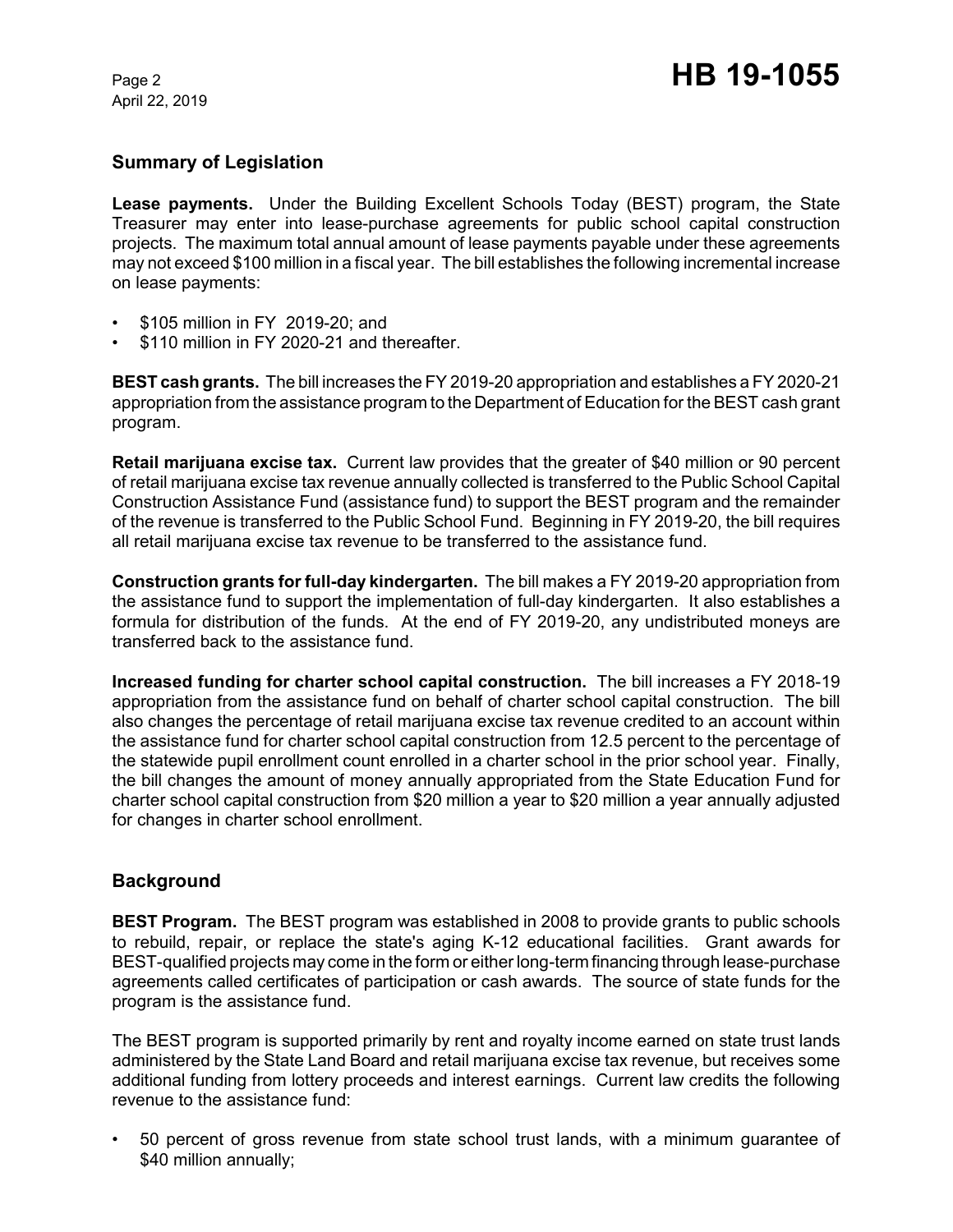- the greater of \$40 million or 90 percent of retail marijuana excise tax revenue annually collected;
- net proceeds from the sale of certificates of participation (COPs);
- lottery proceeds; and
- interest earnings.

Table 2 provides information on actual state revenue supporting the BEST program for FY 2014-15 through FY 2017-18.

| <b>Revenue Source</b>       | FY 2014-15    | FY 2015-16    | FY 2016-17    | FY 2017-18    |
|-----------------------------|---------------|---------------|---------------|---------------|
| State Land Board            | \$92,505,484  | \$65,802,073  | \$58,501,081  | \$69,227,578  |
| Marijuana Excise Tax        | \$23,949,565  | \$40,000,000  | \$40,000,000  | \$40,000,000  |
| <b>Proposition BB Funds</b> | \$0           | \$40,000,000  | \$0           | \$0           |
| <b>Lottery Proceeds</b>     | \$1,997,456   | \$8,070,499   | \$2,273,562   | \$4,117,403   |
| Interest Income             | \$2,032,658   | \$2,646,015   | \$4,099,368   | \$6,343,427   |
| <b>Total Revenue</b>        | \$120,485,163 | \$156,518,587 | \$104,874,011 | \$119,688,408 |

#### **Table 2 State Revenue for the BEST Program**

 *Source: Colorado Department of Education*

# **State Transfers**

The bill increases state transfers on behalf of charter school capital construction by \$4.3 million in FY 2018-19. Additionally, the bill increases state transfers on behalf of K-12 capital construction by up to \$6.2 million in FY 2019-20 and up to \$5.9 million in FY 2020-21 from additional retail marijuana excise tax revenue distributions to the assistance fund, and correspondingly reduces the amount transferred to the Public School Fund. Table 3 shows the amount of marijuana excise tax revenue that would be transferred to the assistance fund under current law and under House Bill 19-1055, based on the Legislative Council Staff March 2019 revenue forecast.

#### **Table 3 Marijuana Excise Tax Revenue to Assistance Fund Under Current Law and HB 19-1055** *(Million Dollars)*

| <b>Fiscal Year</b> | <b>Marijuana Excise</b><br><b>Tax Revenue</b> | <b>Current Law</b> | HB 19-1055 | <b>Difference</b> |
|--------------------|-----------------------------------------------|--------------------|------------|-------------------|
| FY 2019-20         | \$62.5                                        | \$56.3             | \$62.5     | \$6.2             |
| FY 2020-21         | \$59.3                                        | \$53.4             | \$59.3     | \$5.9             |

 *Source: Legislative Council Staff March 2019 Revenue Forecast*

# **State Expenditures**

The bill increases expenditures on behalf of K-12 capital construction by up to \$4.3 million in FY 2018-19, \$80.7 million in FY 2019-20, and \$170 million in FY 2020-21 for COP lease-purchase agreements and cash awards under the BEST program.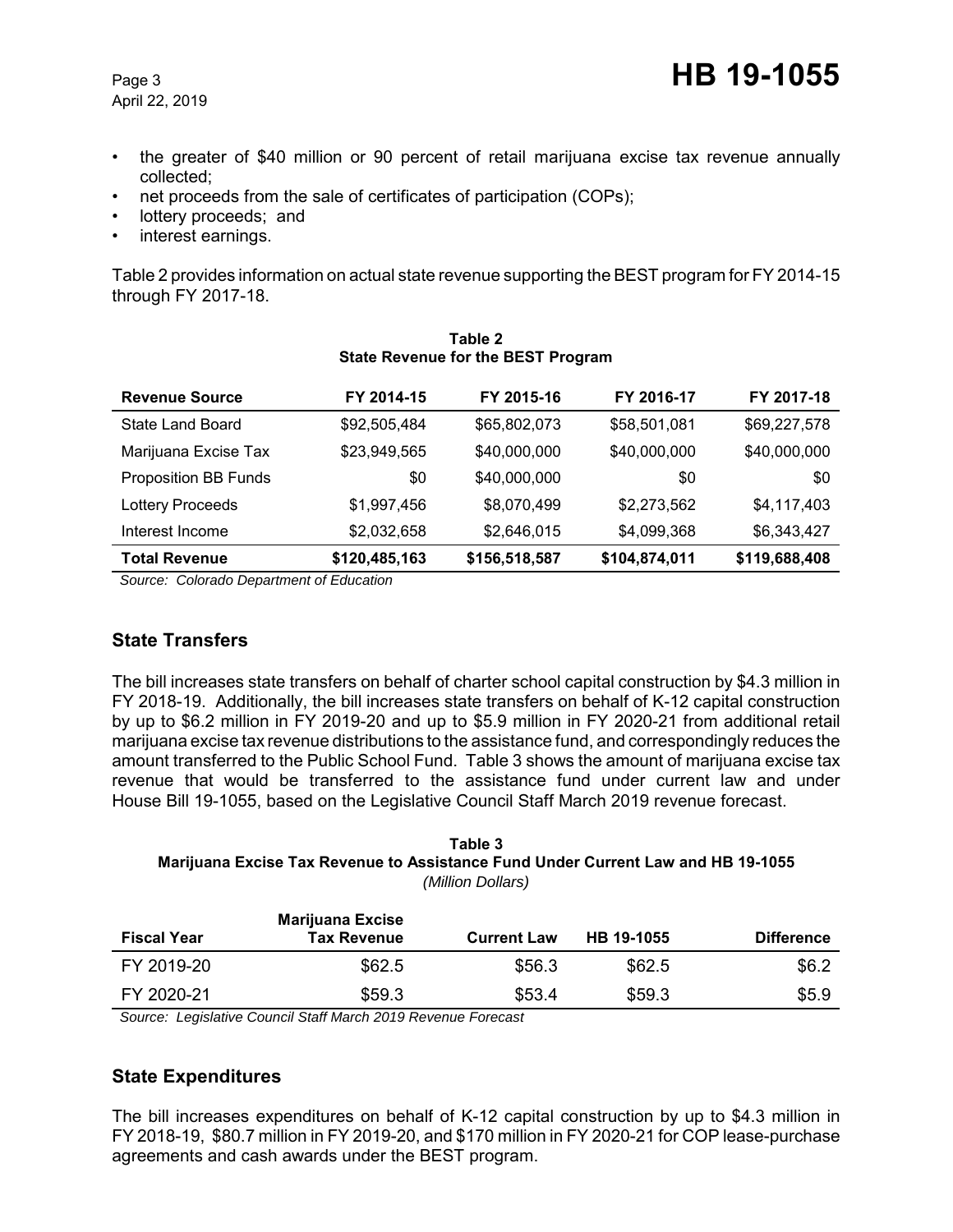April 22, 2019

For FY 2018-19, the bill is expected to increase expenditures for charter school capital construction by up to \$4.3 million, resulting from an increase in a transfer to an account in the assistance fund.

For FY 2019-20, the bill appropriates \$80 million from the assistance fund to the Department of Education, including \$5 million for increased lease payments, \$25 million for capital construction related to the implementation of full-day kindergarten, and \$50 million for the BEST cash grant program. Additionally, the bill increases an appropriation from the State Education Fund by \$0.6 million. This fiscal note assumes expenditures on behalf of the BEST program will correspondingly increase.

For FY 2020-21, the bill appropriates \$160 million from the assistance fund to the department for the cash grant program and increases the amount of lease payments that can be made by \$10 million. This fiscal note assumes expenditures on behalf of the BEST program will correspondingly increase.

**Department of Education.** An increase in appropriations to the program is anticipated to increase the number of grant awards and correspondingly increase program administration workload. The workload increase can be accomplished within existing appropriations.

**Increased funding for charter school capital construction.** The bill is expected to increase expenditures on behalf of state charter school capital construction in FY 2018-19 and beyond. These expenditure increases are reflected in the totals above. For FY 2018-19, the bill is expected to increase expenditures for charter school capital construction by up to \$4.3 million, resulting from an increase in a transfer to an account in the assistance fund. The FY 2019-20 increase is projected to be \$2.4 million and the FY 2020-21 increase is projected to be about \$2.2 million. The FY 2019-20 and FY 2020-21 amounts encompass changes in the allocation to the account in the assistance fund and an appropriation from the State Education Fund.

| Table 4                                                                                |
|----------------------------------------------------------------------------------------|
| <b>Moneys for Charter School Capital Construction Under Current Law and HB 19-1055</b> |
| (Million Dollars)                                                                      |

|                    | <b>Assistance Fund</b><br><b>Allocation</b> |               | <b>State Education</b><br><b>Fund Appropriation</b> |               | <b>Totals</b>         |                      |                   |
|--------------------|---------------------------------------------|---------------|-----------------------------------------------------|---------------|-----------------------|----------------------|-------------------|
| <b>Fiscal Year</b> | <b>Current</b><br>-aw                       | HВ<br>19-1055 | <b>Current</b><br>Law                               | HB<br>19-1055 | <b>Current</b><br>Law | <b>HB</b><br>19-1055 | <b>Difference</b> |
| FY 2018-19         | \$5.0                                       | \$9.3         | \$20.0                                              | \$20.0        | \$25.0                | \$29.3               | \$4.3             |
| FY 2019-20         | \$7.0                                       | \$8.7         | \$20.0                                              | \$20.7        | \$27.0                | \$29.4               | \$2.4             |
| FY 2020-21         | \$6.7                                       | \$7.6         | \$20.0                                              | \$21.3        | \$26.7                | \$28.9               | \$2.2             |

 *Source: Legislative Council Staff March 2019 Revenue Forecast*

*Charter school assistance fund allocation.* The bill increases the allocation from the assistance fund to the charter school facilities assistance account for FY 2019-20 and FY 2020-21. Under current law, the FY 2019-20 and FY 2020-21 allocation on behalf of charter school facility construction is based on a calculation of 12.5 percent of the forecast of total marijuana excise tax revenue. A new calculation under the bill is based on the percentage of the statewide pupil enrollment count enrolled in a charter school in the prior school year. The FY 2019-20 calculation is based on the FY 2018-19 percent of the total count of 13.9 percent. The FY 2020-21 calculation is based on the estimated FY 2019-20 percent of the total count of 14.3 percent.